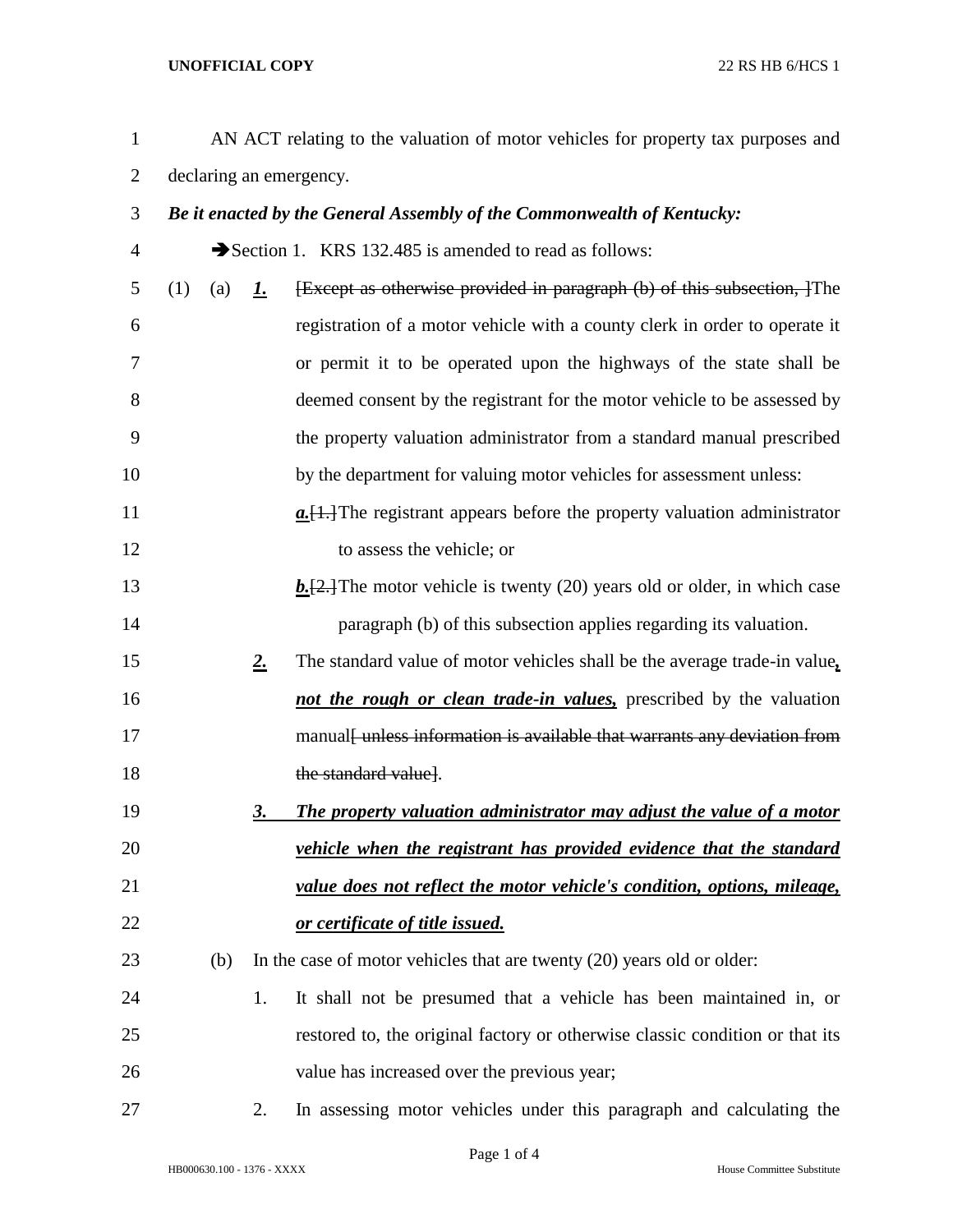| $\mathbf{1}$   |     |    |               | taxes due thereon, through the AVIS or otherwise, if the registrant does                |
|----------------|-----|----|---------------|-----------------------------------------------------------------------------------------|
| $\overline{2}$ |     |    |               | not appear before the property valuation administrator to assess the                    |
| 3              |     |    |               | vehicle, the standard value shall be as follows:                                        |
| 4              |     |    | a.            | The actual valuation of the vehicle as was assessed in the vehicle's                    |
| 5              |     |    |               | nineteenth year, if the vehicle was assessed for taxation in the                        |
| 6              |     |    |               | Commonwealth in that year; or                                                           |
| 7              |     |    | $\mathbf b$ . | The average trade-in value prescribed by the applicable edition of                      |
| 8              |     |    |               | the valuation manual for the vehicle in its nineteenth year, if the                     |
| 9              |     |    |               | vehicle was not assessed for taxation in the Commonwealth in that                       |
| 10             |     |    |               | year;                                                                                   |
| 11             |     |    |               | reduced by ten percent (10%) annually for each year beyond nineteen                     |
| 12             |     |    |               | $(19)$ years; and                                                                       |
| 13             |     | 3. |               | In the case of any motor vehicle for which the assessment procedure                     |
| 14             |     |    |               | provided in subparagraph 2.b. of this paragraph would apply but cannot                  |
| 15             |     |    |               | be carried out because the applicable edition of the valuation manual is                |
| 16             |     |    |               | unavailable, the property valuation administrator shall conduct an                      |
| 17             |     |    |               | assessment of the vehicle to determine the value thereof for the given                  |
| 18             |     |    |               | taxable year. The assessment under this subparagraph may be done in                     |
| 19             |     |    |               | person if the vehicle's owner presents the vehicle at the property                      |
| 20             |     |    |               | valuation administrator's office, or the assessment may be done through                 |
| 21             |     |    |               | a review of photographs and other documentary evidence. In subsequent                   |
| 22             |     |    |               | years, that valuation shall be reduced by ten percent (10%) annually.                   |
| 23             | (2) |    |               | The registration of a recreational vehicle with the county clerk in order to operate it |
| 24             |     |    |               | or permit it to be operated upon the highways shall be deemed consent by the            |
| 25             |     |    |               | registrant thereof for the recreational vehicle to be assessed by the property          |
| 26             |     |    |               | valuation administrator at a valuation determined from a standard manual                |
| 27             |     |    |               | prescribed by the department for valuing recreational vehicles for assessment unless    |

Page 2 of 4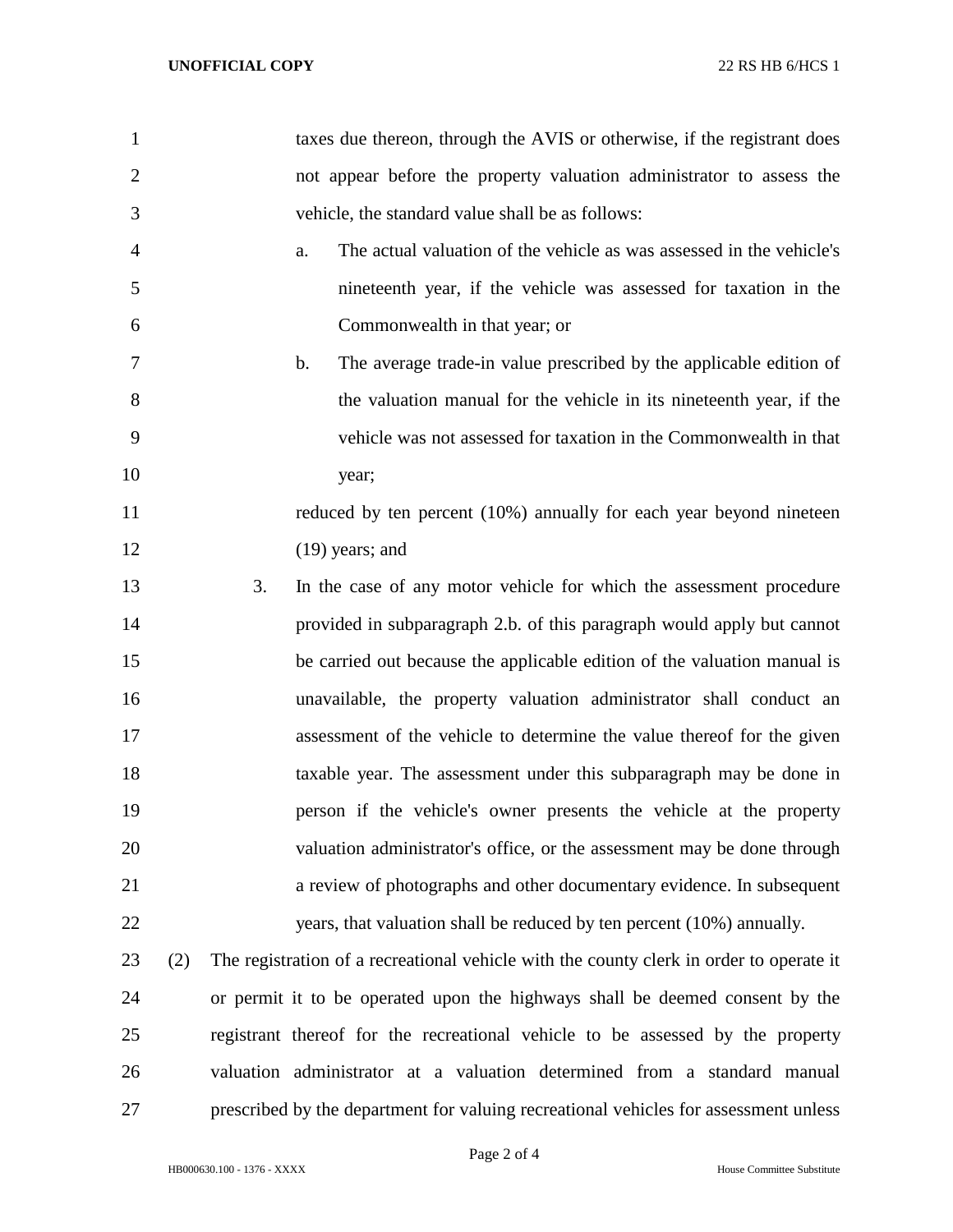- the registrant appears in person before the property valuation administrator to assess 2 the vehicle.
- (3) The registration of a motor vehicle on or before the date that the registration of the vehicle is required is prima facie evidence of ownership on January 1.
- (4) When a motor vehicle is purchased in one (1) year, but registration takes place after January 1 of the following year through no fault of the owner, the department shall assess the motor vehicle and shall send notice of the assessment to the January 1 owner in accordance with KRS 186A.035. If the month of registration has passed for the current year, the assessment shall be due and payable if not protested to the department within sixty (60) days from the date of the notice. Payments made after 11 the due date shall carry the normal penalty and interest for motor vehicles.
- (5) This section does not apply to motor vehicles or recreational vehicles owned and operated by public service companies, common carriers, or agencies of the state and federal governments.

## 15 SECTION 2. A NEW SECTION OF KRS CHAPTER 132 IS CREATED TO READ AS FOLLOWS:

- *(1) For the January 1, 2022, assessment date, when a motor vehicle is assessed under*
- *Section 1 of this Act, the portion of property taxes computed on any increase in*
- *the motor vehicle's valuation from January 1, 2021, shall be exempt from state and local ad valorem taxes, including the county, city, school, or other taxing*
- *district in which the motor vehicle has taxable situs.*
- *(2) Taxpayers who paid motor vehicle property taxes prior to the implementation of*
- *this section shall be entitled to a refund of the overpayment of taxes created from*
- *the retroactive application of this section. Notwithstanding KRS 134.590, the*
- *department shall develop procedures that enable taxpayers to receive refunds*
- *without making a written request. Refunds shall be issued by the department or*
- *the county clerk within ninety (90) days of the effective date of this Act.*